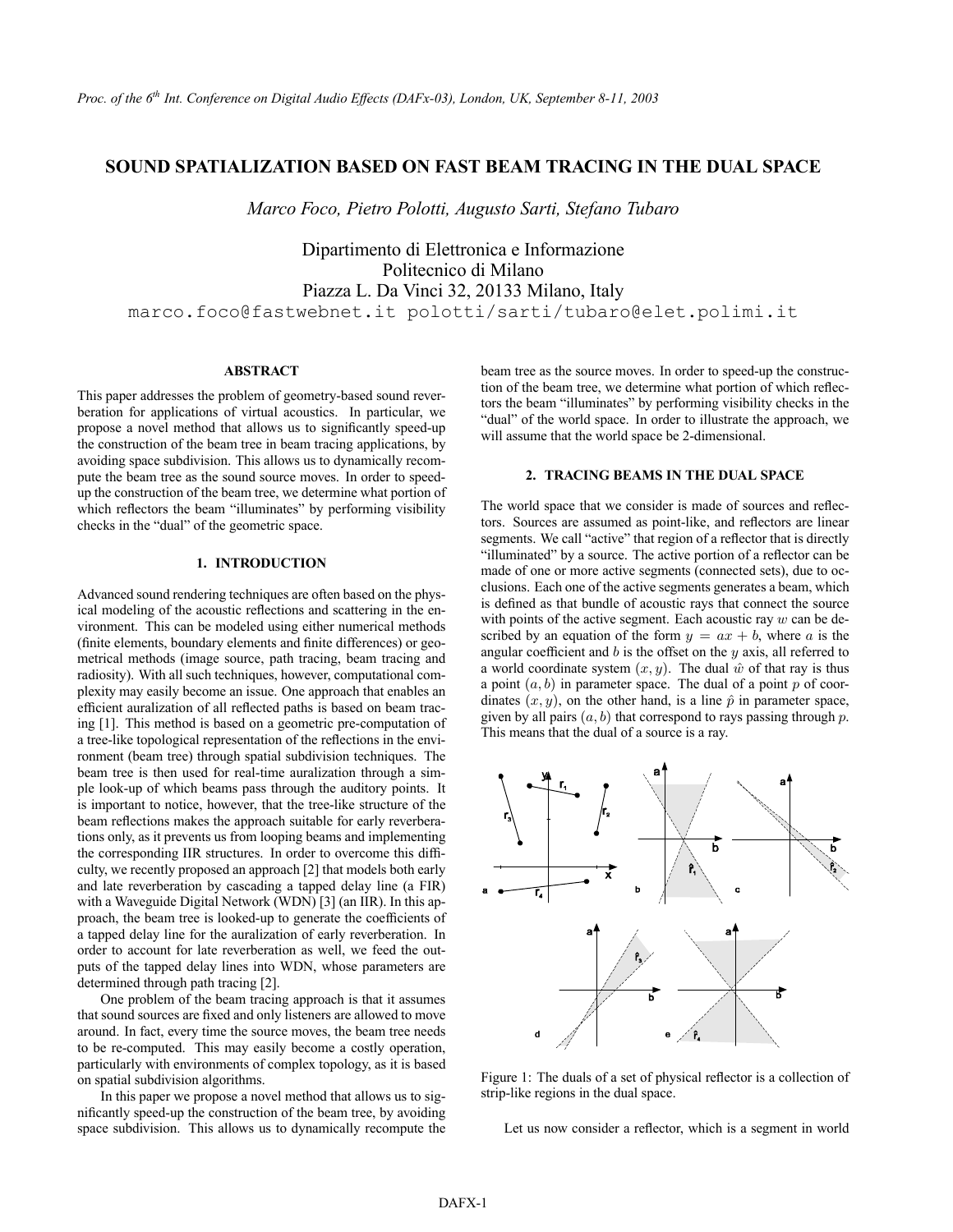space. In order to determine its dual, we can consider the duals  $\hat{p}$ and  $\hat{q}$  of its two extremes p and q, respectively. Such points will correspond to two lines  $\hat{p}$  and  $\hat{q}$  in the dual space. As the reflector r is made of all points in between p and q, its dual  $\hat{r}$  will be made of all the lines in between  $\hat{p}$  and  $\hat{q}$ . In other words, the dual of a reflector is a beam-like region. We recall, however, that an active segment of a reflector, together with a virtual source s, completely specifies a beam. The dual of this beam can be determined as the intersection between the dual  $\hat{r}$  of the active segment (a beam-like region) and the dual  $\hat{s}$  of the virtual source (a line). In conclusion, the dual of a beam is a segment, just like the dual of a segment (reflector) is a beam.

Pushing this formalism even further, we can define active reflecting segments at infinity (just like in projective geometry) and beams at infinity, which are those beams that are not reflected by any surface. If we have a collection of reflectors in world space, their duals will form a collection of beam-like regions (see Fig. 1).

We would now be tempted to say that the intersection between the dual of a source and the dual of the reflectors is the dual of the branching beams, therefore it can be used to determine the beam tree. This would be true if there were no occlusions between reflectors (i.e. if all points of the reflectors were active). In fact, mutual occlusions cause the duals of reflectors to overlap each other, therefore in order to determine the branching of the beams we need first to figure out the layering order of such regions, according to mutual occlusions (i.e. "which region eats which").

The layering order is not the only problem, as we need to construct the tree of all possible reflections in the environment while keeping track of the occlusions. In order to do so, we propose an iterative approach that starts from the source (root) and tracks the branching of all beams in dual space. At each iteration we consider a beam at a time and we determine how this beam is split into various sub-beams as it encounters reflectors on its way. This splitting characterizes the branching of the beam tree.



Figure 2: Beam tracing in world-space. a. The source s illuminates the reflector  $r_3$  and partially the reflector  $r_4$ . b. The beam that describes the reflection from  $r_4$  (s' is the virtual source for this reflection). In this figure sub-beams illuminating  $r_3$ ,  $r_1$  and  $r_2$  are shown.

At the first iteration we consider the source and the physical reflectors (Fig. 2a). From this source a number of beams will depart, each corresponding to an active segment of the various reflectors. Such active segments can be determined quite straightforwardly by tracing all rays that depart from the source. At this point we consider all the beams one by one and figure out how each of

them branches out as it encounters the reflectors (Fig. 2b). Each beam will keep branching out until its cumulative attenuation or its aperture angle falls beneath some pre-assigned threshold. Let us consider a beam originating from a virtual source s. If we want to characterize how this beam branches out, start from the active reflector segment  $r_0$  (Fig. 3a) that defines that beam (aperture) and we perform a change of reference frame in order for its extremes  $p_0$  and  $q_0$  to fall in the coordinates  $(0, 1)$  and  $(0, -1)$ , respectively (Fig. 3b).



Figure 3: A reflective segment: a. in the world space, b. after normalization relative to  $r_i$ , c. in the dual space

This way, the dual of the considered aperture will be the reference strip  $-1 < b < 1$  in parameter space (see Fig. 3c). The intersection in the dual space between the refence strip and the representation oof the othe considered reflection is the area named  $\hat{r}_1$ that represents the visibility of  $r'_1$  from  $r'_0$ .

In Fig. 4 and 5 we can see some other examples of a reflector visibility from a reference segment.



Figure 4: The visibility of  $r_1'$  with respect of  $r_0'$ . The visibility is limited to the right half-plane of the reference reflector.

Let us now consider again Fig. 1, which has four physical reflectors. Let us assume that, as the iterations go alone,  $r<sub>4</sub>$  is found to be an active reflector, and we want to show how to determine the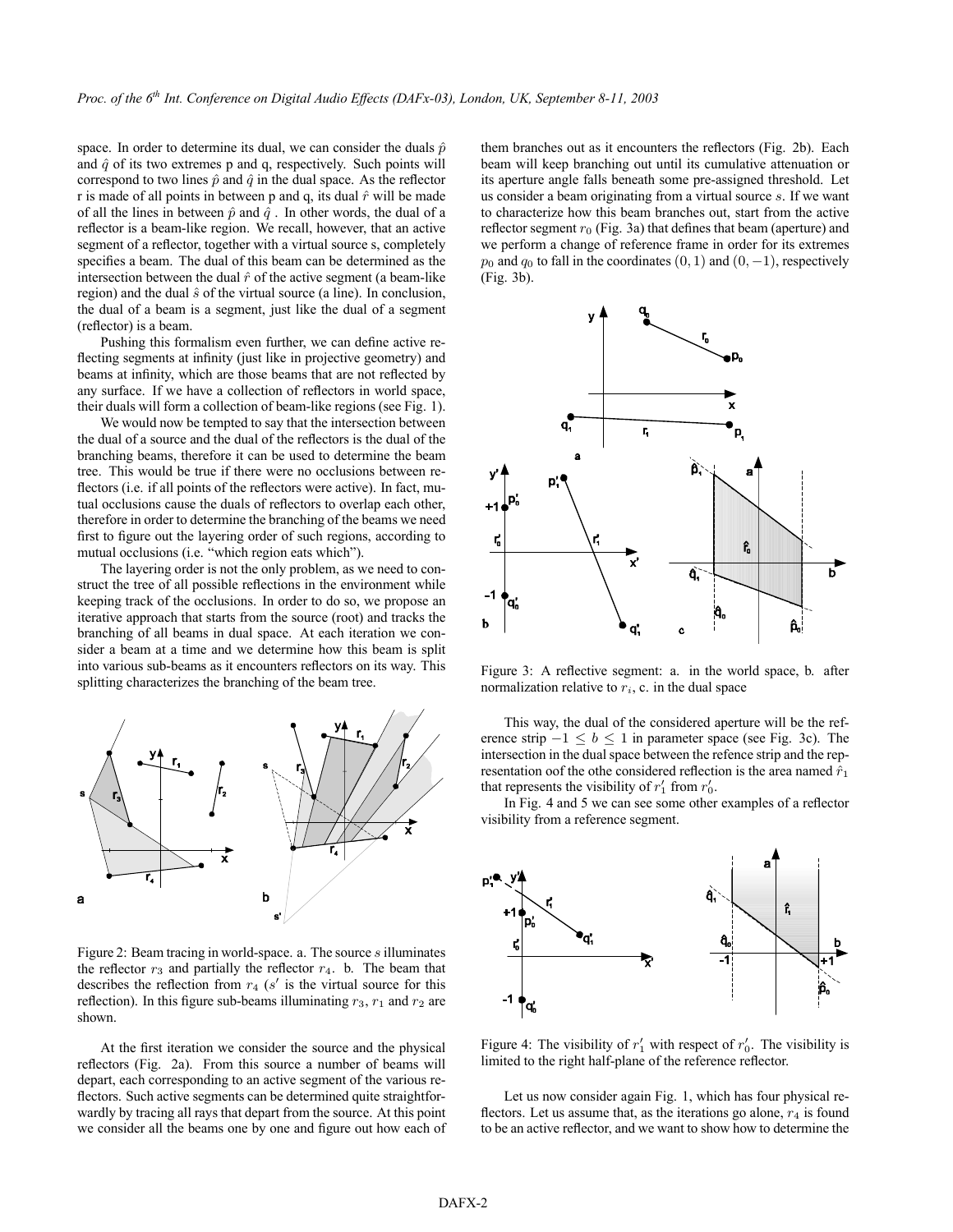

Figure 5: Another particular case of visibility. Varying the observation point on the reference segment, the two different sides of the reflector  $r_1'$  are seen. This is clear from the observation of the dual space.

branching of the beams. Therefore we will consider  $r_4$  as an active aperture, and a coordinate change is used to normalize its representation in the space domain. We will name the new coordinate system  $(x^4, y^4)$  (superscript denotes which reflector is currently the reference for the normalization), and the new representation of the other reflectors will become  $r_1^4$ ,  $r_2^4$  and  $r_3^4$ . In the dual space we obtain the set of regions of Fig. 6. Notice that  $r_3^4$  partially occludes  $r_1^4$ . In the dual space, when the areas that represents two reflectors overlap, ther is an occlusion. By analyzing the slopes of the dual representation of the reflector endpoints, it is possible to define in the correct way the relative visibility.



Figure 6: Beam tracing in the dual space. The intersection between  $\hat{s}$  and the colored regions generates a collection of segments, which are duals of the branching beams.

A particular ordering situation between reflectors occurs when the sorting between two (or more) reflectors is ambiguous with respect to a third reflector (see Fig. **??**). This happens when the reflector's order changes with respect to a moving point on the reference reflector. This could be a problem when working in metric space, but it becomes easy to solve in the dual space. In fact, in the dual space the visibility information is obtained by partitioning the reference strip ( $-1 \leq b \leq 1$ ), by looking at the intersections of the segments that define the reflector's endpoints.

As a last foremark it is important to notice that, without loss of generality, the source can always be placed on the left of the normalized aperture, as we can always replace a (virtual) source with its specular with respect to the aperture. As we can see in Fig. 6, the scan of the rays that define a source beam corresponds to the scan of the points of its dual along its extension.



Figure 7: The sorting problem: a.world-space sorting is ambiguous; b. solution in dual-space.

#### **3. IMPLEMENTATION**

In order to test the method that we propose, we implemented a software application that includes a 2D CAD for creating test environments, and an auralization system based on both a traditional beam tracer and a dual-space beam tracer. Auralization is based on tapped delay lines, and includes HRTF and cross-fading between beam configurations.

The geometries considered by this application are only twodimensional, but the method can be extended to the 3D space. The basic structure of our auralization system is shown in Fig. 8.



Figure 8: A schematic view of the auralization algorithm embedded in the beam tracing application.

In a first step, the algorithm analyses the geometric description of the reflectors of the environment, and it extracts all the necessary information on visibility by working in the dual of the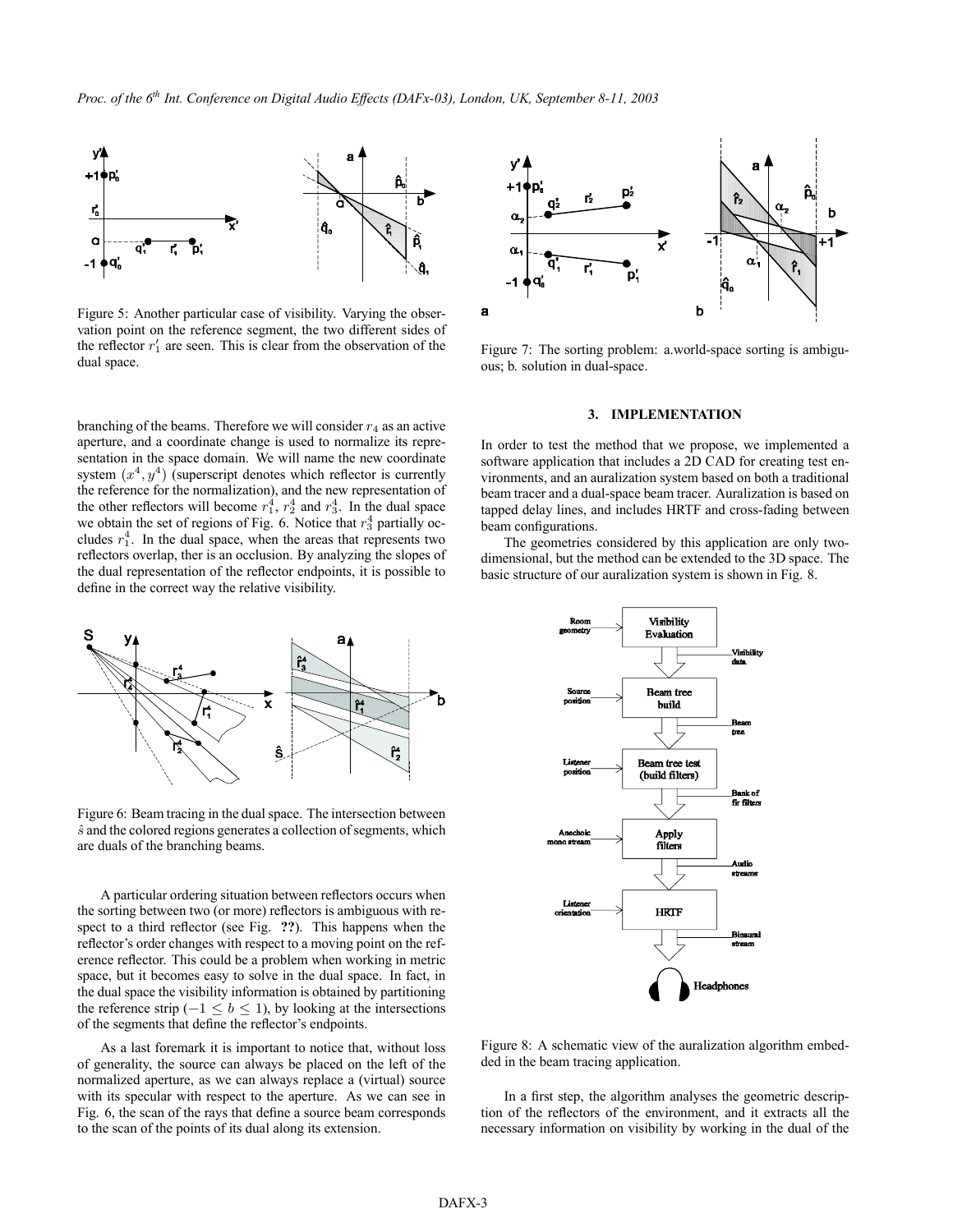geometric space. As this step depends only on the geometry of the reflectors, as long as the environment is fixed, this operation can be performed beforehand, as a preprocessing step.

The location of the sound source and the visibility information can now be used to construct the beam tree, or to update it every time the source moves.



Figure 9: Building a tree level

Fig. 9 refers to the construction of one level of the beam tree (a reflection on the  $r_4$  reflector, as already shown in Fig. 6). In this portion of the beam tree, we describe the splitting of the generating beam (the one that is incident to reflector  $r_4$ ) into five sub-beams (numbered from 1 to 5). Sub-beams 1 and 3 are "unbounded" beams (they keep propagating undisturbed), while subbeams 2, 3 and 5 are "bounded", as they end up onto reflectors  $r_2$ ,  $r_1$  and  $r_3$ , respectively. The process is repeated for each one of the "bounded" sub-beams, until the number of reflections reaches a pre-fixed maximum or until the energy associated to the beam becomes negligible.

The beam-tree lookup block of Fig. 8 generates the filter taps according to what beams reach the listener's location. This update operation is fast and can be performed frequently [1]. Through this lookup process we obtain the direction of arrival (DOA), the path length and the list of the reflectors encountered so far. This phase requires all of the tree nodes and leaves to be visited, and the relative beam to be tested for listener's inclusion. If the listener's location falls within the beam area, the DOA and the path length are computed. From there we can go down the beam tree towards the root, in order to obtain the list of reflectors encountered along the propagation of the wavefront.

Since it is impossible to produce one stream for every DOA, we grouped together angular intervals in order to generate a limited number of audio streams, one per interval. Each one of these angular intervals will be attributed a separate delay line (a FIR filter). The taps are computed considering all path lengths and relative attenuations.

The filter bank whose parameters are generated at the previous step, constitutes the auralization algorithm, which generates the directional streams from an anechoic (dry) source. These streams are then mixed for stereo headphone auralization using a HRTF. In our implementation we used OpenAL [7] to mix 16 virtual "equivalent sources" placed in circle around the listener (to simulate 16 discretized DOAs). The listener's head orientation is accounted for only in this last step.

In the following table we summarise what kind of computation is required for source-listener geometry changes.

| Recomputation required               |
|--------------------------------------|
| beam tree re-computation             |
| beam tree lookup, filter bank update |
| no re-computation required           |
|                                      |

Every time a re-computation is required, the taps in the delay lines are changed, and this can cause some clicking sounds to be produced in the output. This can be avoided by smoothly interpolating parameters in place of just switching them. A simple method to avoid clicks is a linear interpolation in the audio streams generated by using the "old" and "new" filters (see Fig. 10).



Figure 10: Mixing audio streams to avoid clicks.

# **4. PERFORMANCE EVALUATION**

In order to test the effectiveness of the proposed solution, we compared our implementation (dual space approach) with an optimized one that we developed, which works in geometry space but does not require space subdivision. In spite of the computational efficiency of the approach based working in metric space, the performance improvement of our approach in the dual space is quite apparent.

In the geometry space, the complexity of tracing a beam tree level without space subdivisions depends on  $n$ , the number of reflectors. In the dual space, the complexity depends on  $m \, (< n)$ , the number of "visible" reflectors from the reference. In most cases, such as a typical office configuration,  $m$  depends only on the local geometry, and it is independent from  $n$ . For example, in a system of square rooms the average visible faces is 6-7, but in a structure characterized by long corridors the number of visible faces can be higher.

In the test we performed with the geometry space approach, the time used to rebuild the beam tree depends quadratically on the number of reflector in the world, while our method (dual space analysis) grows almost in a linear way (Fig. 11).

These tests have been executed on a modular set of rooms connected by not aligned doorways: an example of this model (5 rooms, 20 reflectors) is shown in the program's screenshot in Fig. 12.

# **5. CONCLUSIONS AND FUTURE WORK**

In this paper we showed a novel, very effective algorithm to trace beams in the 2-dimensional space to be used for virtual acoustics. The computational efficiency has been achieved by exploiting particular properties of the representation in the dual space.

We also showed that the above procedure, implemented on a standard PC platform, turns out to be very effective, and the com-